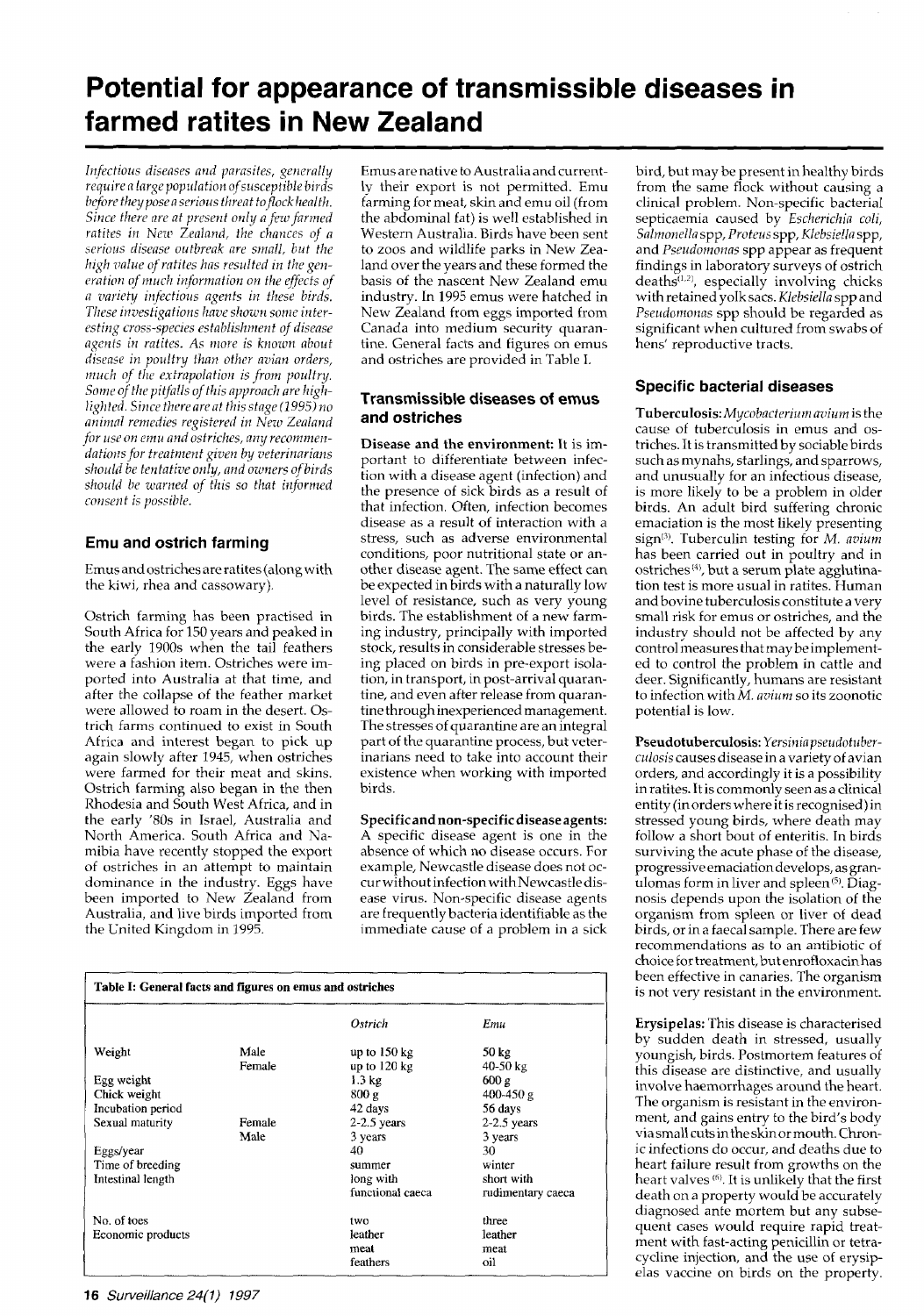Erysipelas is mainly a disease of swine and turkeys, although it does occasionally affect sheep, in which species infection often takes place in contaminated docking pens $(7)$ . Vaccination is carried out in both breeders and slaughter stock at a major emu farm in Western Australia.

**Pasteurellosis:** As far as is known, all species of birds are affected by fowl cholera $^{(8)}$ , with varying degrees of susceptibility, and therefore symptoms. Turkeys and wild waterfowl are most severely affected, with many sudden deaths. Chronic disease occurs in chickens, and this is the type of infection that would probably occur in ratites, manifesting as sporadic deaths in older birds in poor condition. That such an incident referred to by Huchzermeyer<sup>(9)</sup> occurred in a German zoo in 1900, together with the results of a serological survey of Zimbabwean ostriches $(10)$ , which recorded very low levels of seroconversion to *P. multocida,* indicates that pasteurellosis is not a high risk infection in farmed ostriches. As specific signs of the disease are unlikely to be apparent, diagnosis would depend on culture from sinus swabs, or postmortem material. Treatment is by antibacterial (potentiated sulphonamide, enrofloxacin) injection. A commercial vaccine registered for use in poultry is available in New Zealand and would be the first line of defence if a problem property were identified.

*Campylobacter jejeuni* **serotype** *8:* This pathogen was consistently recovered from young (4 months) ostriches dying with a severe, extensive necrotising hepatitis, hydropericardium and ascites (11). The birds produced a bright green urine prior to death, interpreted as being due to severe liver damage. Urine colour changes in ostriches occur normally with changes in diet $(12)$ , and such changes should not be viewed in isolation. The affected birds were fed on lucerne pastures irrigated with water from a sewage treatment plant. The same organism was recovered from healthy birds in the flock.

**Chlamydiosis:** This conditionis found in virtually all birds, and has been identified as a clinical problem in ostriches *('3*  and rheas $(14)$ . The signs are of general malaise, especially in younger birds, or those with immune depression. Strains carried by different species of birds vary in virulence. For example, pigeons carry mild strains usually, whilst those associated with egrets and sea birds are virulent in a variety of other species, without any ill effects on the egrets or sea birds (15). Postmortem examination of rheas dying of chlamydiosis has consistently shown enlargement of the spleen, with histological pervascular necrosis<sup>(14)</sup>. Liver necrosis has been a more variable finding, but was present together with necrotising splenitis in an outbreak of chlamydiosis in young ostriches recorded in South Africa<sup>(13)</sup>. A presumptive diagnosis may be made by finding intracytoplasmic chlamydial inclusions in splenic impression smears stained by the Giminez method (16), but definitive diagnosis requires isolation and identification of the organism in eggs or cell culture. An ELISA is available for detection of chlamydial antigen but lacks the specificity of egg inoculation or cell culture. A complement fixation test has proved useful in identifyingseropositive turkeys and psittacines, but is unproven in other orders. Prolonged treatment (45 days) of affected birds and their flockmates with doxycycline is the therapy of choice.

**Mycoplasmosis:** Large numbers of mycoplasma isolates have been obtained from ratites including one from ostriches in New Zealand, and attempts have been made to type several dozen. Most do not fit with any characterised avian species; a few have been typed as *Ackoleplasma laidlawii* or *Mycoplasma cloacale,* but their significance is unknown (SH Kleven, pers. comm.). The specific poultry mycoplasmas are not known to cause disease problems in ratites, and specific anti-mycoplasma control measures are not considered necessary at this stage. One untyped species isolated from conjunctival and nasal swabs from adult ostriches has been associated with poor viability and growth in chicks from mycoplasma-positive hens  $(17)$ <sub>.</sub>

If such problems appear in chicks, culture for mycoplasma should be part of a thorough disease investigation. Antimycoplasma therapy where vertical transmission of the agent is involved is a complex subject and expert advice should be sought.

**Clostridial diseases:** Mild gut problems (stasis, overeating) can lead to an overgrowth of anaerobic bacteria, leading to necrotic enteritis *(Clostridium perfringens)*  or the more chronic ulcerative enteritis *(C. colinum).* C. *dificile,* which causes a fibrinous colitis, is a possibility in young chicks with intractable diarrhoea<sup>(18)</sup>. It is a difficult organism to culture.

Many antibiotics are effective against enteric clostridia, and the recent introduction of a suitable drinking water formulation of amoxycillin *(Paracillin SP,*  Intervet) provides an effective and convenient treatment against clostridia. For farms where this is a recurrent problem, a variety of preventive drugs are available, such as bacitracin and avoparcin, which are unlikely to have any adverse effects on the normal gut flora.

Botulism in ostriches has been described from South Africa<sup>(19)</sup> as a paralytic condition causing varying degrees of paralysis from a mild ataxia to total paralysis and death. C. botulinum toxin type C was demonstrated in the carcass of one of the dead birds. Treatment of affected birds with type C antitoxin was effective in reversing clinical signs in affected birds. Given the intensive conditions under which ostriches are farmed in New Zealand, it is unlikely that outbreaks of botulism will occur here. Botulism outbreaks occur in waterfowl in late summer where birds

have access to ponds that are drying up. The *C. botulinum* bacteria multiply in the anaerobic sludge at the bottom of the pond, and toxin is especially concentrated in insect larvae feeding on rotting plant or animal material. Ingestion of these maggots by birds leads to ingestion of large amounts of botulinum toxin<sup>(20)</sup>. Drowsiness with droopy eyelids is likely to be seen before more severe paralysis. The period from ingestion of the toxin to appearance of signs has been recorded as being from 20 to *36* hours in There are no postmortem changes that will confirm a diagnosis of botulism, but the finding of maggots or rotting plant material amongst the ingesta would provide evidence in support of a diagnosis of botulism. In South Africa, where ostriches are farmed more extensively, and the presence of carrion is more common, it is recommended that ostriches be vaccinated against botulism.

**Megabacteria:** These organisms have been recognised in budgerigars in New Zealand <sup>(22)</sup>. These large, bacteria-like organisms have been found to cause gastritis in 6 to 10-week-old ostrich chicks  $(23)$ . The organisms impair gizzard activity by invading deep within the koilin layer. Impaction of the gizzard is the clinical sequel of infection.

#### **Viral diseases of ratites**

This review concentrates on those avian viral diseases known to be of significance inratites, and mentions somewell-known diseases of poultry that are unlikely to affect ratites. The most important viral diseases of ratites are Newcastle disease, avian influenza and fowlpox. Newcastle disease and avian influenza are exotic to New Zealand, whilst pox, although common from the Waikato northwards, is only rarely recorded further south.

**Newcastle disease:** Caused by a paramyxovirus classified as PMVI, Newcastle disease is exotic to New Zealand and Australia (although lentogenic, non disease-producing strains of the virus exist inboth countries), but is the chief disease threat to all avian species world-wide. Newcastle disease is endemic in South America, Africa, Asia and parts of Europe, and is starting to encroach upon some of the Pacific Islands. The virus causing the disease comes in strains of a single genetic make-up, but highly different virulence. Some of the least virulent strains occur in Australia and New Zealand. Newcastle disease causes a variety of respiratory, intestinal and neurological problems in ostriches $(24)$ . In a recent South African report<sup>(25)</sup>, the involvement of a paramyxovirus (not Newcastle disease) in a diarrhoeal syndrome was highlighted. A paramyxovirus was implicated by early investigations into the deaths of ostriches in Australia in 1995, but these deaths were later shown primarily to be due to nutritional and husbandry-related problems (J Edwards, pers.comm.). Experience with outbreaks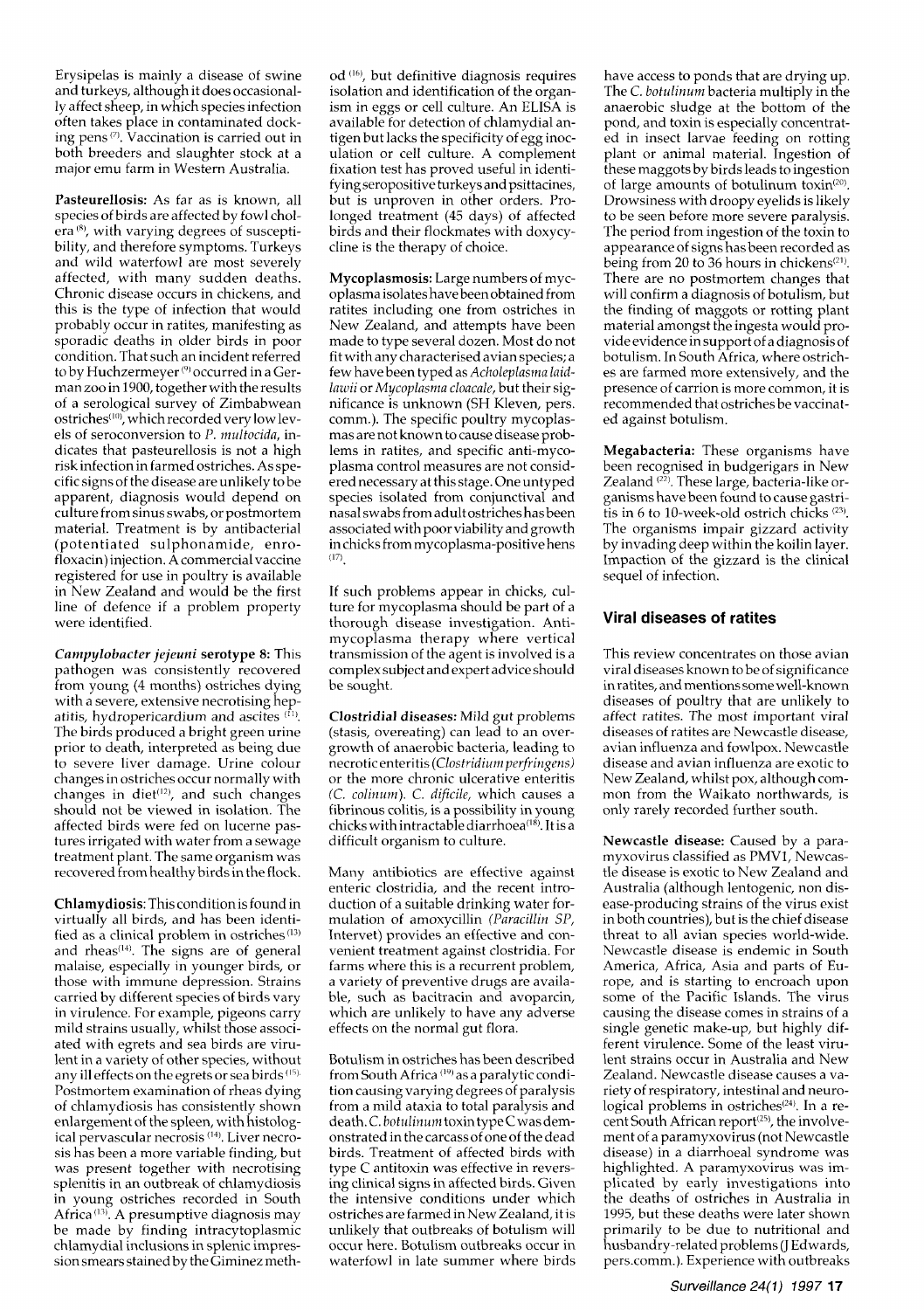of Newcastle disease in European zoos suggest that ostriches are more likely to succumb to the disease than are emus or rheas *(2h).* In parts of the world where Newcastle disease is endemic, it is controlled in ostriches by means of live and killed vaccines. No measures specifically aimed at controlling this disease are required in New Zealand at present, but all suspicious deaths or illness should be investigated. Given the value of ostriches and emus, one would expect this as a matter of course.

**Avian influenza:** In contrast to Newcastle disease, avian influenza comes in myriad of strains, which are variableboth in virulence and antigenic make-up, making vaccination virtually useless as a control measure, except in the face of an outbreak with an identified strain of influenza virus, which can be made into an inactivated vaccine $(27)$ . Avian influenza has been recorded as causing disease in farmed ostriches<sup>(28)</sup>, as well as a range of other avian species<sup> $(27)$ </sup>. Migrant birds are important in its spread, and of all the exotic avian diseases, influenza is the most likely to affect ratite stock in New Zealand. Avirulent avian influenza has been recorded in New Zealand waterfowl (2"). Drought conditions, which lower the resistance of wild birds, and encourage their congregation around water supplies, are important factors in the appearance of avian influenza in captive or farmed outdoor birds.

**Fowlpox:** This disease occurs in most avian species, and is characterised by growths/lumps on the featherless parts of affected birds. Clinical effects are proportional to the interference with an individual's ability to eat and drink. Pox is found in poultry mainly in the northern half of the North Island, where biting insects are important in the spread of the disease from farm to farm. It has also been recorded from wekas in the same area. Antibiotic treatment aimed at limiting secondary infection is vital in affected birds, whilst long-term control by means of an attenuated fowlpox vaccine registered for use in day old poultry has proved a viable option in a number of species in addition to poultry. Fowlpox vaccine has been used successfully in ostriches in Israel<sup>(30)</sup>.

### **Other avian viral diseases**

**"Poultry viruses":** Poultry, particularly chickens, suffer from a number of wellstudied viral diseases and there is some interest as to whether these could infect ratites. Field cases of the neoplastic diseases Marek's disease (herpesvirus)<sup>(31)</sup> and lymphoid leucosis (retrovirus) are virtually unknown in species other than the domestic fowl $(32)$ . Whilst a possible isolate of infectious bursal disease virus from an ostrich in Florida is under investigation in the USA ( P Lukert, pers. comm.) and there are reports of positive antibody titres amongst ostriches (10) and other wild birds<sup> $(33)$ </sup>, there is no evidence

to alter the statement that chickens are the only birds known to develop clinical signs of infectious bursal disease  $(34)$ . Hence the recent introduction of infectious bursal disease to New Zealand should not have any effects on the ratite farming industries here.

In a serological survey of ostriches in Zimbabwe  $(10)$ , 99% of 149 birds gave a positive result in an ELISA for turkey rhinotracheitis (TRT) antibodies. Since the equivalent disease inbroilers, known as swollen head syndrome, had been recognised as 'dikkop' in South Africa for some years prior to the first isolation of the causative pneumovirus there in  $1981^{(35)}$ , the status of avian pneumoviruses in ostriches should be investigated further. The Zimabwean work was carried out with commercial plates developed for use with turkey serum, and investigation of ostrich sera in the United Kingdom using a serum neutralisation test for TRT antibodies failed to show any evidence of their presence. (RC Jones, pers. comm.).

**Arboviruses:** Ostriches and emus are known to suffer from infection with a variety of arthropod-borne viral diseases, and new candidates appear from time to time. The significance of these for New Zealand depends on the presence of suitable vectors among the insects present in New Zealand. The potential for the spread of a variety of indigenous and exotic arboviruses amongst the human population has been reviewed'3h', and insects capable of spreading these viruses are found in New Zealand. It is not known whether the insects here would be able to initiate outbreaks should they feed on viraemic travellers or imported birds, or whether long-term hosts of the various viruses exist amongst the native and introduced birds and mammals here.

Eastern/western equine encephalomy**elitis:** These are insect-borne diseases affecting ratites in North America. Transmission to emus and ostriches depends on the presence of large numbers of passerine birds, which serve as a reservoir of infection for the mosquito vectors. Neurological signs are not always present in ratites, and one report attributed anacute haemorhagic colitis to EEE infection<sup>(37)</sup>. Vectors recorded in North America include mosquitoes of the genera *Culeseta, Mansonia* and *Aedes*<sup>(38)</sup>. Whether suitable vectors would exist among related New Zealand mosquitoes is unknown, hence precautions are needed to ensure that the agents are not imported from America. These diseases are not transmitted through the egg. Serological freedom from these infections is a requirement for importation of ostriches to New Zealand from Canada, even though the disease usually occurs in southern states of the USA.

**Wesselsbron disease:** This is a sporadically occurring disease of sheep in southern Africa. It is caused by a flavivirus, and is transmitted primarily by mosquitoes. In 1992, the virus was isolated from a flock of 250 ostrich chicks, after 90% had died at about 4 months, an age at which chicks are fairly hardy. Splenomegaly was the only finding at postmortem examination. The investigators were unable to exclude egg transmission in ostriches<sup>(39)</sup>.

**Murray Valley encephalitis, Ross River virus:** These are Australian arboviruses. Antibodies to MVE have been found in representatives of a wide variety of avian orders in Australia, but there is no record of emus having been tested. The potential significance of MVE in ostriches is unknown at this stage. Ross River virus (RRV) was the cause of a major epidemic in humans in Fiji but died out because there was no suitable mammalian maintainence host<sup>(35)</sup>. It has probably been introduced by travellers to New Zealand, but not become established here. Available evidence suggests that most birds are quite refractory to infection with RRV $(40)$ .

**Borna disease:** This has been isolated in Israel from young ostriches with paralysis (41).

**Reoviruses, adenoviruses and herpes viruses:** There are large numbers of isolations of these viruses reported from various avian species, only a few of which are related to specific diseases, for example viral arthritis of chickens (reovirus) or herpesvirus infection of cranes<sup>(42)</sup>. Recently, the consistent isolation of an adenovirus from ostrich chicks showing liver lesions was reported  $(17)$ . An adenovirus was isolated from ostrich chicks in Italy<sup>(44)</sup> and was shown to be capable of producing pancreatitis in guinea fowl keets similar to earlier reports of adenoviral pancreatitis in guinea fowl. Given the high value of ostriches and emus, there will be a disproportionately large effort put into the isolation of viruses from ratites, and many will be recovered. Interpreting their significance will not be easy as ostrich chicks are unlikely to be available for passage, and isolates will have to be passaged in other species.

**Spongiform encephalopathy:** Three adult birds died in a German *zoo* in the late 1980s showing clinical and histological signs analogous to those found in cattle with bovine spongiform encephalopathy<sup>(45)</sup>. The investigators did not have access to fresh material to check for the presence of scrapie fibrils. The birds were fed on a mixed diet including animal protein.

# **Fungal infections**

**Aspergillosis:** Inhaled fungal spores develop on the air sacs and in the lungs (usually) to cause gasping breathing, loss of weight and, eventually, death in young (5 days to 8 weeks) birds. Birds seen to be affected when very young have probably been infected in the hatchers. Aspergillosis in such young birds develops into a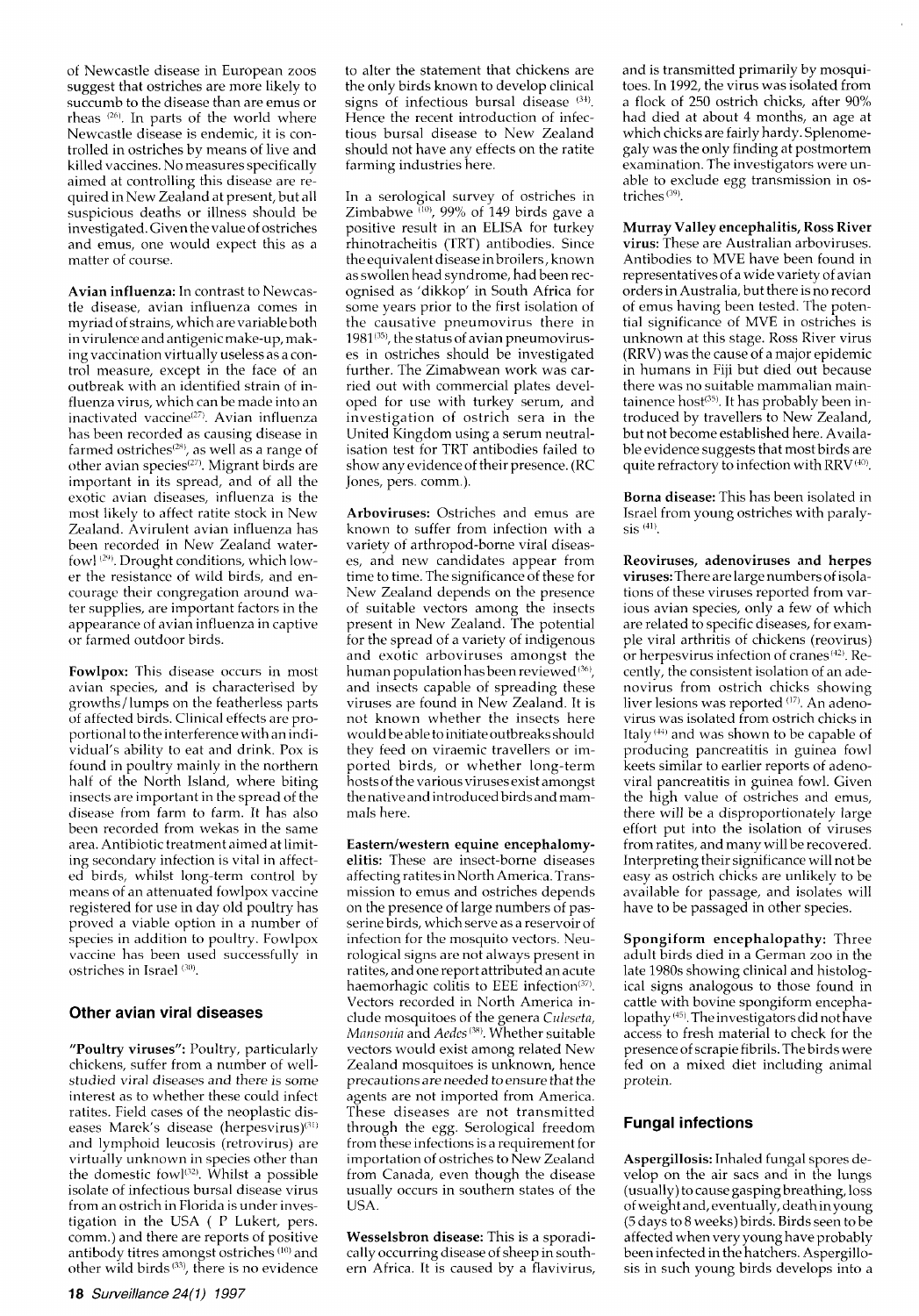systemic infection with heavy losses. In older chicks, respiratory distress is not always a feature(46); the birds may simply fail to thrive and have a higher than normal mortality. This emphasises the importance of carrying out postmortem examinations of chicks under these circumstances.

Treatment is seldom effective, but some success has been achieved by nebulising *Clinafarni* spray (enilconazole) or *Clinnfarm* smoke bombs. Enilconazole is not readilyavailablein New Zealand, butthe human analogue itraconazole (available as *Sporanox* 100 mg capsules) is effective, especially when given as a prophylactic medication to high risk hatchings. Alternately fogging premises or birds with *Virkon S* (0.5%) (Antec) may be useful. Control measures include fumigating hatchers and setters with formalin, *Virkon*  S or Clinafarm spray or smoke bombs.

Maintainence of good brooder hygiene by fumigation as above prior to use, and avoiding damp conditions in brooders are also important.

Aspergillosis also causes chronic weight loss in older birds<sup>(47)</sup>.

Zygomycosis and thrush: These infections occur as an overgrowth in the upper gastro-intestinal tract (gizzard, proventriculus and oesophagus) of affected chicks, usually after prolonged treatment with oral antibiotics that kill the bacteria normally resident in these parts $(48)$ . The bacteria produce natural antifungal substances. Nystatinor copper sulphate have been recommended for use in treating these fungal conditions. The use of a narrow spectrum antibiotic for treating intestinal conditions, where a diagnosis makes this possible, will lessen the adverse effects of antibiotic therapy on the intestinal flora.

Mycotoxicoses: Aspergillosis and zygomycosis are the direct result of fungal infection inside the bird. If the fungus grows in the feed, or feed grain prior to harvest, it may produce toxins which when ingested cause problems in the birds. There have been a large variety of mycotoxins identified from maize, barley, wheat and soya meal. Indeed, any feed ingredient infected with a fungus is a potential source. Mycotoxicoses are difficult to diagnose and impossible to treat. Care with choice of feed supplier, and ensuring feed is stored in a cool dry place, used in the order it was bought, and not stored for too long, will help to avoid problems.

## **Protozoal diseases**

Coccidiosis: Infections with coccidia are found in all species of birds but are very specific disease agents. Coccidia of chickens do not cause disease in turkeys, let alone in ratites.Coccidia usually cause an enteritis, but occasionally cause problems in kidneys (goose) or liver (rabbit). Coccidia, both *Isospora* and *Eimeria,* are found very rarely in ostriches $(49)$  and emus<sup>(50)</sup>. Coccidiosis is very much a disease of intensification, and given the rarity of the condition in South Africa's more intensive industry, and the low numbers of birds present in New Zealand, an outbreak of coccidiosis is unlikely. The treatment of choice would be toltrazuril at 12.5 mg/kg.

Histomoniasis (blackhead): This protozoal infection is very common in peafowl, turkeys and chickens on range. It is carried in the eggs of caecal worms *(Heterakis* spp.) of these birds, and when these eggs are ingested, they protect the protozoan through the harsh environment of the proventriculus and gizzard. When the eggs hatch out in the small intestine and the worms begin their development, the protozoan is liberated and begins its development. If the eggs of a galliform parasite are eaten by a ratite, the worm eggs do not develop into adult worms, but the protozoan is still liberated in the small intestine and able to develop. The disease is more significant in ostriches because of the development of their caeca, but also occurs in emus. Control involves the prophylactic feeding of dimetridazole to young birds sharing range with galliformes. Dimetridazole should not be given to breeding emus or ostriches.

Other flagellated protozoa have been recovered from faecal samples of ostriches in quarantine. These appear to be trichomonads, but their relationship to *Trickonionas gallinae,* the cause of trichomoniasis in pigeons, is unknown. Flagellate protozoans of the lower intestinal tract of birds have not been shown to be pathogenic in avian hosts<sup>(51)</sup>.

Cryptosporidia: These are closely related to coccidia, but behave somewhat differently in that the parasites infect the respiratory tract in addition to the gut. Further, they have a dual lifecycle, with double walled oocysts, as do coccidia, and single walled oocysts which do not pass out of the body but re-infect the same host to give a rapid build up in infection. There is cross species infectivity. That is, the same parasites could infect game birds and ratites. Clinical disease is not common but cryptosporidiosis should be considered in cases of mild enteritis or runny nose/respiratory distress, especially in young birds. Cryptosporidia have also been found infecting pancreatic ducts in birds with pancreatic necrosis<sup>(52)</sup>. No treatment is registered against cryptosporidia, but toltrazuril would probably help. Most cases resolve if the general condition of the stock is rectified.

## **Intestinal parasites**

*Lybiostrongylus douglassi:* The proventricular worm of ostrich chicks is carried by adults and is pathogenic in chicks, causing a haemorrhagic gastritis and proventriculitis. Heavy infestations result in high mortality rate in young birds on intensively grazed pasture.

*Codiostomum struthionis:* This is a larger, but apathogenic, worm of the lower intestine of ostriches. As the eggs are very similar to *L. douglassi,* it is possible to misdiagnose the presence of the latter unless a larval culture is carried out. In addition, ostriches on range will also ingestsheep and cattlehelmintheggs which can be passed out in the faeces.

Tapeworms: **A** large tapeworm over 60 cm in length, *Houttuynia struthionis* has been recorded from the small intestine of ostriches. It causes ill thrift in youngbirds on pasture in South Africa<sup>(53)</sup>. The significance of tapewormsinemusis unknown. If treatment is needed, use praziquantel *(Droncit)* at 7.5 mg/kg. All tapeworms have an intermediate host, which in the case of land-living birds is usually an insect (fly or beetle). As the precise intermediate host in South Africa of *H. struthionis* is unknown, it is not possible to say whether it could become a problem in New Zealand. It has not been recorded in Australia.

Cerebral nematodiasis: In USA a cerebral worm has been recorded as a cause of neurological problems in emus of about 3-5 months of age<sup> $(54)$ </sup>. The normal host is the raccoon, and the presence of raccoons in ratite pens in North America is discouraged. Neurological signs result. Ivermectin treatment at  $400 \mu$ g/kg (2x sheep dose) is recommended. Alternately 200  $\mu$ g/kg monthly from 12 weeks to 24 months in affected areas.

At present, there are too few emus/ostriches in New Zealand to build up infection to levels likely to cause disease, but prophylactic anthelmintic treatment is advisable at about 4 months and when birds are moved onto a property for the first time.

## **Lice and mites**

Feather louse: *Strutkiolipeurus struthionis*  is a large louse 2-5 mm long. Eggs are white, spindle-like and 1 -2mmlong. They are laid in a herringbone pattern up the main shaft of the feather. Lice can be treated by spraying or dusting with malathion, repeated after 2 weeks, and then again after a moult when new feathers emerge (5h).

Ostrich feather mite: *Pterolichinus* spp are 1-2 mm long and lays brown eggs 0.75 mm diameter along the barbs perpendicular to the shaft. Mites can be treated withmalathion, but maybe difficult to get rid of.

Mites are frequently found around the head of young emus. Whilst ivomectin will help, a spray administered by a knapsack or hand-held garden sprayer would be suitable. Concentrate on area around the ears (protect eyes) and vent.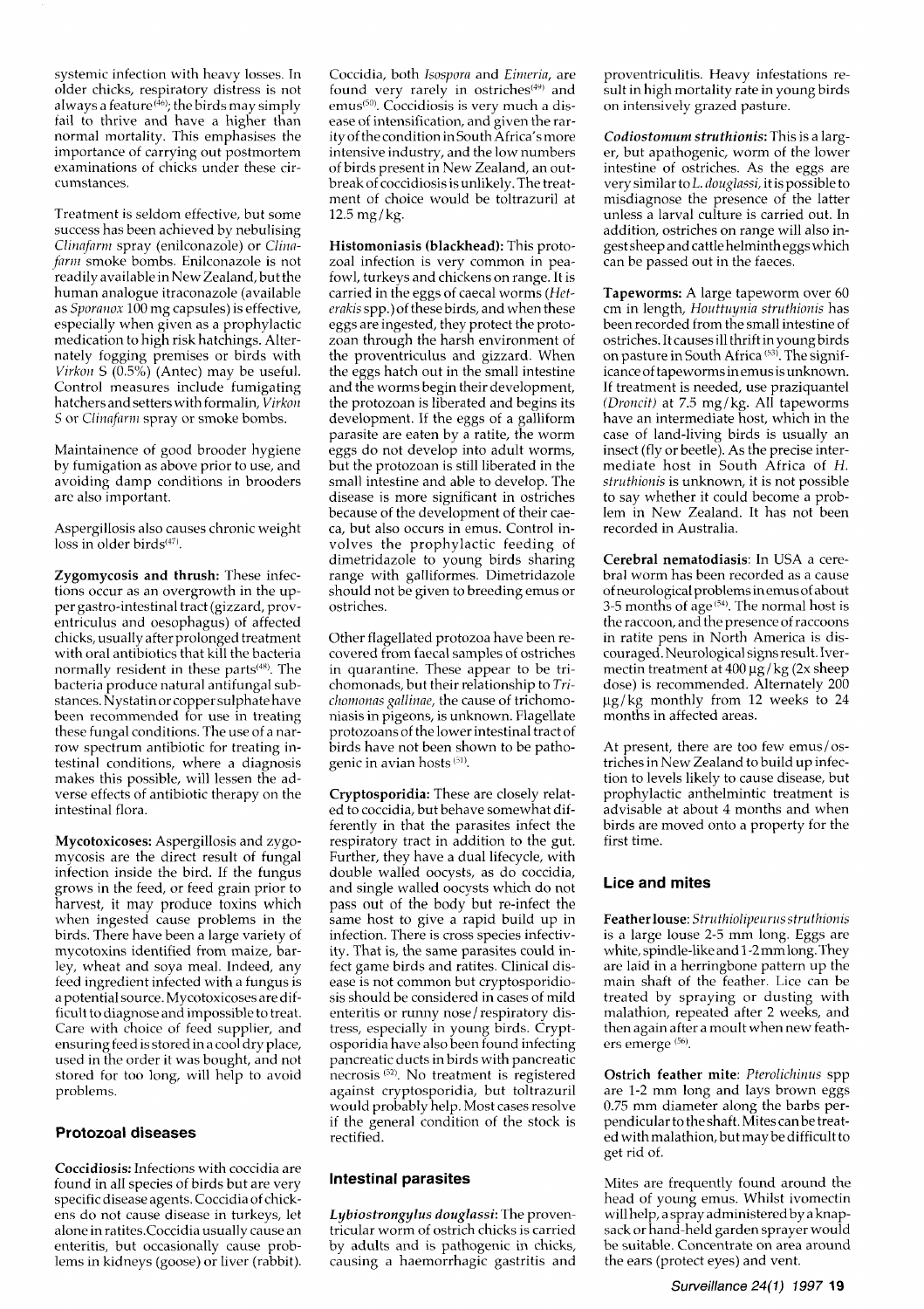## **Potential effects of transmissible disease of ratites in New Zealand**

New Zealand has a unique avifauna, including native ratites in the three species of kiwi. Since the current introductions of emus and ostriches are for farming purposes, the chances of contact between them and kiwis are minimal at present. However, new farming ventures have failed in the past, and the introduced species left to roam, *so* precautions are justified. Emus and ostriches have been held in the same institution in New Zealand (Orana Park, Christchurch) for some years with no apparent ill effects. These birds came from Australian zoological collections and therefore constitute a lesser risk than birds imported from countries of poor avian disease status. Kiwis and other New Zealand native birds held in overseas institutions have at least indirect contact with birds in countries where many of the avian diseases discussed in this review occur. Serological screening of these overseas birds for some of the agents discussed here might yield interesting information as to which disease agents New Zealand natives have been exposed to without clinically apparent effects.

The avian bacterial diseases discussed have occurred in New Zealand, some in native species (22), and the rise of ratite farming poses minimal extra risks so far as bacterial disease is concerned. Metazoan parasites tend to be host specific, but there have been unfortunate cross species transfers. Extensive testing and treatment during quarantine will reduce the risks of any introduction of such organisms. The main risks lie with the viral diseases where cross species changes in disease manifestation occur and are difficult to predict. With the dismantling of non-tariff barriers to trade, there have to be sound technical reasons for preventing importation of a livestock species. The possibility that they might have unknown effects in unspecified indigenous species should not be considered as adequate grounds to prevent the development of a commercial venture in New Zealand.

## **References**

- (I) Terzich M, Vanhooser S. Post-mortem findings of ostriches submitted to the Oklahoma Animal Disease Diagnostic Laboratory. Avian Diseases 37, 1136-1 141, 1993.
- (2) Huchzermeyer FW. Ostrich Diseases. Pp **15-**  18. Agricultural Research Council, Onderstepoort, South Africa. 1994.
- Sanford SE, Rehmtulla AJ, Josephson GKA. Tuberculosis in farmed rheas *(Rhea americana).* Avian Diseases 38, 193.196, 1994. (3)
- Shane **SM,** Camus A, Strain MG, Thoen CO, Tully TN. Tuberculosis in commercial emus *(Dromaius novaehollmdiae).* Avian Diseases (4) 37, 1172-1176, 1993.
- Rhoades KR, Rimler RB. Pseudotuberculo-*(5)*  sis. In: Calnek BW, Barnes HJ, Beard CW, Reid WM, Yoder HW (eds). Diseases of Poultry, 9th edition. **Pp** 163-166. Iowa State University Press, Ames, Iowa, 1991.
- (6) Morgan MJ, Britt JO, Cockrill JM, Eiten ML. *Erysipelothrix rhusiopathiae* infection in an emu *(Dromaius novuehollandiae).* Journal of Veterinary Diagnostic Investigation 6, 378- 379, 1994.
- Anonymous. Veterinary Record 129, 254, (7) 1991
- Rhoades KR, Rimler RB. Pasteurellosis. In: Calnek BW, Barnes HJ, Beard CW, Reid WM. Yoder HW (eds). Diseases of Poultry, 9th edition. Pp 145.162. Iowa State University Press. Ames, Iowa, 1991. **(8)**
- Huchzermeyer FW. Ostrich Diseases. P 25.<br>Agricultural Research Council, Agricultural Onderstepoort, South Africa. 1994. (9)
- (10) Cadman HF, Kelly PJ, Zhou R, Davelaar F, Mason PR. A serosurvey wing enzyme-linked immunosorbent assay for antibodies against poultry pathogens in ostriches *(Struthio camelus)* from Zimbabwe. Avian Diseases 38,621-625, 1994.
- 11) Perelman **B,** Greiff M, Kuttin ES, Rogol M. Campylobacteriosis in ostriches. Israel Jour**ndlofVeterinaryMedicine47,116-119,1992.**
- 12) Black DG. Ostrich Examination. P12. Post Graduate Committee in Veterinary Science, University of Sydney, Sydney, 1994.
- 13) Huchzermeyer FW. Ostrich Diseases. Pp 20- 21. Agricultural Research Council, Onderstepoort, South Africa. 1994.
- (14) Camus AC, Cho DY, Poston RP, Paulsen DP, Oliver JL, Law JM, Tully TN. Chlamydiosis in commercial rheas *(Rhea americana).* Avian Diseases 38, 666-671, 1994.
- **(15)** Locke LN. Chlamydiosis. In: Friend M, Laitman CJ (eds). Field Guide to Wildlife Diseases, Volume I. Pp 107.1 13. US Deparment of the Interior Fish and Wildlife Service . Washington DC. 1987.
- (16) Grimes JE, Wyrick PB. Chlamydiosis. In: Calnek BW, Barnes HJ, Beard CW, Reid WM, Yoder HW (eds). Diseases of Poultry ,9th edition. Pp 31 1-325. Iowa State University Press, Ames, Iowa, 1991.
- 17) Smith CA. Ostrich chick survival presents challange. Journal of the American Veterinary Medical **Association203,637-643,1993.**
- 18) Shane SM, Tully TN. Clostridial enteritis in ratites. Ostrich News, 34, November 1993.
- **19)** Allwright DM, Wilson M, Van Rensburg WJJ. Botulism in ostriches *(Struthio camelus)*. Avian Pathology 23, 183.186, 1994.
- (20) Locke LN, Friend M. Avian botulism. In: Friend M, Laitman CJ (eds). Field Guide to Wildlife Diseases, Volume **1.** Pp 83-93. US Department of the Interior Fish and Wildlife Service. Washington DC. 1987.
- (21) Hungerford TG. Diseases of Poultry, 2nd edition. Pp205-208. Angus Robertson. Sydney, 1951.
- (22) Johnstone AC, Cork SC. Diseases of aviary and native birds in New Zealand. Surveillance 20 (3), 35-36, **1993.**
- (23) Huchzermeyer **FW.** [Ostrich Diseases. Pp 21-](#page-5-0) 23. Agricultural Research Council, Onderstepoort, South Africa. 1994.
- (24) Huchzermeyer FW, Gerdes GH. Newcastle disease virus isolated from ostriches in South Africa. Journal of the South African Veterinary Association 64, 140, 1993.
- (25) Anonymous. Report of South African Institute of Veterinary Research, 1994.
- (26) Huchzermeyer FW. Ostrich Diseases. Pp I **1-**  12. Agricultural Research Council, Onderstepoort, South Africa. 1994.
- (27) Easterday BC, Hinshaw VS. Influenza. In: Calnek BW, Barnes HJ, Beard CW, Reid WM,Yoder HW (eds). Diseases of Poultry, 9th edition. Pp 532-551. Iowa State University Press, Ames, Iowa, 1991.
- (28) Allwright DM, Burger WP, Geyer A, Terblanche AW. Isolation of an influenza **A**  virus from ostriches *(Struthio camelus)*. Avian Pathology 22, 59-65, 1993.
- (29) Stanislawek WL. Survey of wild ducks for influenza viruses,l989 and 1990. Surveil[lance 19\(l\), 21-22,](#page-5-0) 1992.
- (30) Perelman B, Gur-Lavie A, Samberg Y. Pox in ostriches. AvianPathology 17,735-739,1988.
- (31) Calnek BW, Witter RL. Marek's disease. In: Calnek CW, Barnes HJ, Beard CW, Reid WM, Yoder HW (eds). Diseases of Poultry, 9th edition. Pp 342-385. Iowa State University Press, Ames, Iowa, 1991.
- (32) Payne LN, Purchase HG. Leucosis sarcoma group. In: Calnek BW, Barnes HJ, Beard CW, Reid WM, Yoder HW (eds). Diseases of Poultry ,9th edition. Pp 386-439. Iowa State University Press, Ames, Iowa, 1991.
- (33) Wilcox GE, Flower RLP, Baxendale W, Mackenzie JS. Serological survey of wild birds in Australia for the prevalence of antibodies to egg drop syndrome 1976 (EDS-76) and infectious bursal disease viruses. Avian Pathology 12, 135.139, 1983.
- (34) Lukert **P.** Saif YM. Infectious bursal disease. In: Calnek BW, Barnes HJ, Beard CW, Reid WM, Yoder HW (eds). Diseases of Poultry, 9th edition. P 651. Iowa State University Press, Ames, Iowa, 1991.
- (35) Buys SB, du Preez JH. A preliminary report on the isolation of a virus causing sinusitis in turkeys in South Africa and attempts to attenuate the virus. Turkeys 36, 46, (June) 1981.
- (36) Weinstein **P.** Arboviral diseases: an increasing threat to New Zealand. The New Zealand Public Health Report 4, 33-35, 1995.
- (37) Tully TN, Shane SM, Poston RP, England JJ, Vice **CC,** Cho DY, Panigrahy B. Eastern equine encephalitis in a flock of emus *(Dromaius novaehollandiae).* Avian Diseases 36, 808.812, 1992.
- (38) Brown TP, Roberts W, Page RK. Acute hemorrhagic enterocolitis in ratites: Isolation of eastern equine encephalomyelitis virus and reproduction of the disease in ostriches and turkey poults. Avian Diseases 37, 602-605, 1993.
- (39) Allwright **DM.** GeyerA, BurgerWP, Williams R, Gerdes GH, Barnard BJH. Isolation of Wesselsbron virus from ostriches. Veterinary Record 136,99, 1995.
- (40) Kay BH, Hall RA, Fanning ID, Mottram P, Young PL, Pollitt CC. Experimental infection of vertebrates with Murray Valley encephalitis andRoss River virus. In: Arbovirus Research in Australia - Proceedings of 4th Symposium. CSIRO/QIMR. Melbourne. 1990.
- (41) Malkinson **M,** Weisman *Y,* Ashash **E,** Bode L, Ludwig H. Borna disease in ostriches. Veterinary Record 133, 304, 1993.
- (42) Docherty DE. Inclusion body disease of cranes. In: Friend M, Laitman CJ (eds). Field Guide to Wildlife Diseases. Volume 1. Pp 129- 134. U.S. Department **of** the Interior Fish and Wildlife Service. Washington DC. 1987.
- (44) Capua **I,** Gough RE, Scaramozzino P, Lelli R, Gatti A. Isolation of an adenovirus from an ostrich *(Strurhio camelus)* causing pancreatitis in experimentally infected guinea fowl *(Numida meleagris).* Avian Diseases 38, 642-646, 1994.
- (45) Schoon HA, Brunckhorst D, Pohlenz **J.**  Spongiform encephalopathy in an ostrich *(Struthio camelus).* A case report. Tierarzliche Praxis 19,263-265, 1991.
- (46) Perelman B, Kuttin ES. Aspergillosis in os[triches. Avian Pathology 21,](#page-5-0) 159-163, 1992.
- (47) Black DG. Ostrich Examination. P24. Post Graduate Committee in Veterinary Science, University of Sydney, Sydney, 1994.
- (48) Perelman B, Kuttin E. Zygomycosis in ostriches. Avian Pathology 21,675-680, 1992.
- (49) Huchzermeyer FW. Ostrich Diseases. P **3** 1. Agricultural Research Council, Onderstepoort, South Africa. 1994.